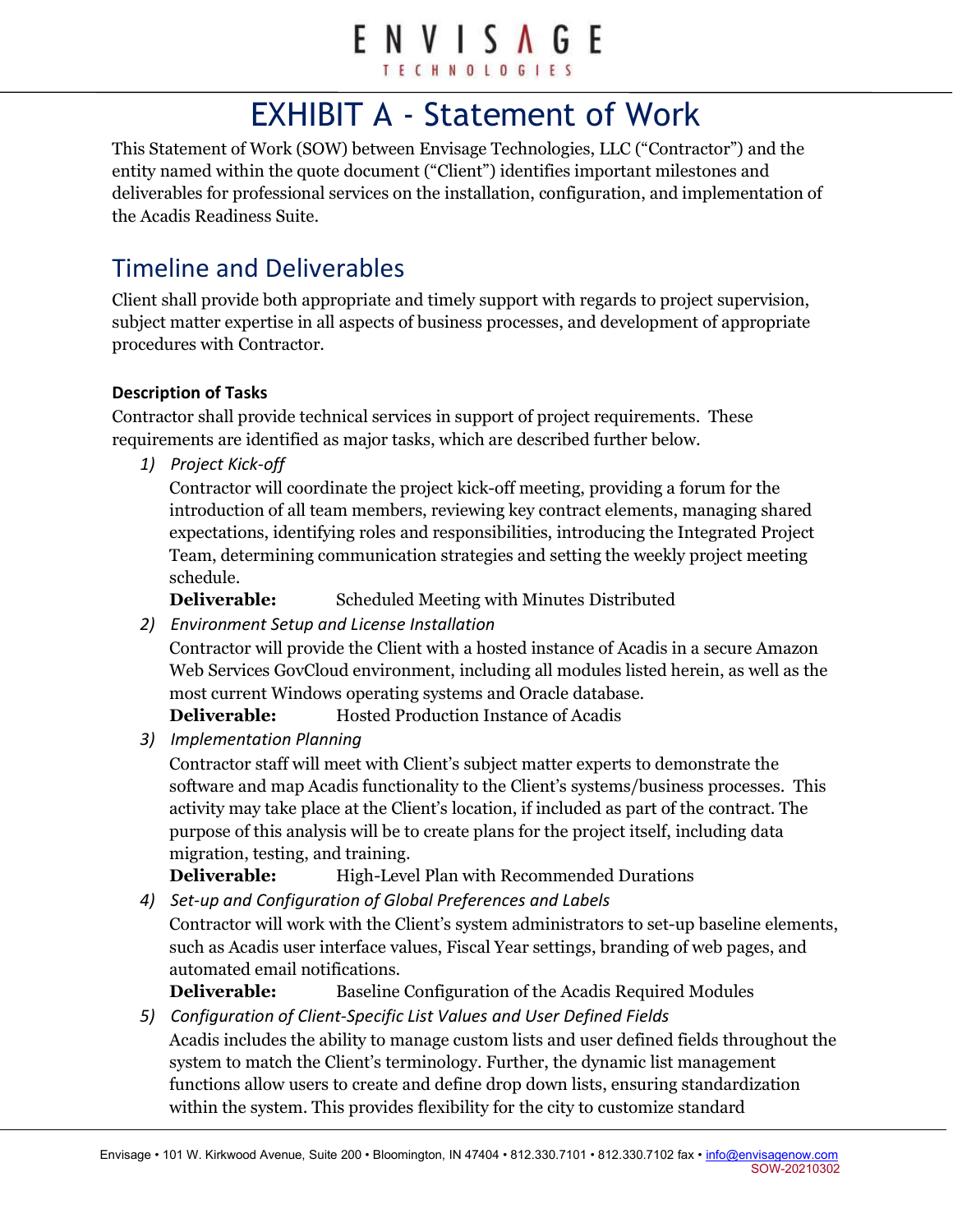## ENVISAGE TECHNOLOGIES

terminology within Acadis without the cost of programmers to modify system variables. This also supports the importation of legacy data to appropriate list fields within Acadis. Deliverable: Assistance in Selecting Custom Settings to Acadis Modules

6) Data Migration Consulting Services (if applicable)

Acadis includes a variety of data import tools designed to map legacy data directly into the Acadis schema. Contractor will provide coordination, management, support, training and import consultation to the Client's technical staff to move data into Acadis. Contractor will further provide the Client's technical staff with sample comma-delimited data file formats for export from legacy systems for use with Acadis import tools to import data. Client and Contractor personnel shall work collaboratively on any necessary pre-migration data cleansing work, comparing and "scrubbing" of data to combine duplicate personnel for data import to Acadis, the formal data migration tasks, and providing the necessary technical resources and subject matter expertise to facilitate prompt decision-making relative to data questions. A team review of migrated data verifies data consistency, format and completeness.

Deliverable: Data Migration from Legacy System(s)

7) Training on Licensed Modules

A comprehensive training strategy will help ensure that the Client achieves the maximum return on investment when implementing and deploying the Acadis Readiness Suite. Contractor will work with the Client's staff and Subject Matter Experts (SMEs) who can support other users for continued long-term success. Deliverable: Training for Licensed Modules

#### Ongoing Support

#### Project Implementation Support

Contractor will provide Acadis implementation support to Client, including weekly meetings to discuss configuration and demonstrations of new functionality.

#### Software Release Support

Contractor provides updates to the software on a periodic basis. New, full releases of the Acadis Readiness Suite will be provided to Client approximately every eight (8) weeks, with weekly demonstrations of new features and enhancements available to all Acadis users. Release notes will accompany each new release of the software system, outlining the changes reflected in the release.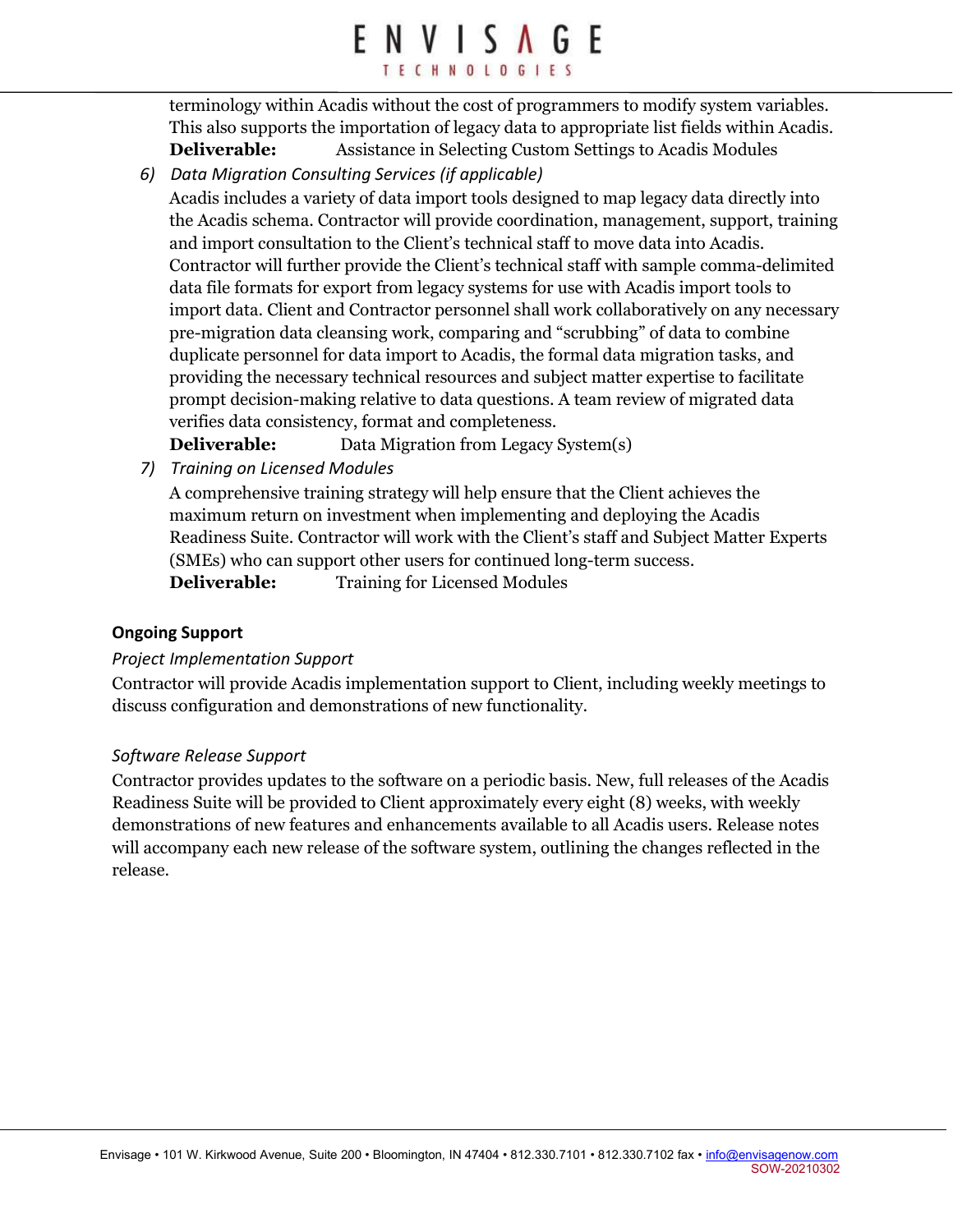## Services Billing

Based on the scope, approach, resources and assumptions described in this SOW, Contractor shall bill the fees stated within the quote for the Services according to the schedule below.

| <b>PHASE</b>                      | <b>TASK</b> | <b>DESCRIPTION</b>                                | <b>INVOICING</b>                         |
|-----------------------------------|-------------|---------------------------------------------------|------------------------------------------|
| <b>Initial Setup</b>              | 1           | <b>Project Kick-off</b>                           | Upon completion                          |
|                                   | 2           | <b>Environment Setup and License Installation</b> |                                          |
| Implementation<br>& Configuration | $3 - 5$     | <b>Implementation &amp; Configuration</b>         | Monthly based on<br>hours provided       |
|                                   | 6           | <b>Data Migration Consulting Services</b>         | Monthly based on<br>hours provided       |
| <b>Training</b>                   | 7           | <b>Training Services on Licensed Modules</b>      | Upon completion of<br>each class session |
| <b>TOTAL</b>                      |             |                                                   |                                          |

The total cost for services quoted are estimates only, and shall be billed on a time and materials (T&M) basis at the listed rates as incurred.

Reimbursable expenses include out-of-pocket expenses for travel, communications, and other expenses incurred in the direct support of the project, and shall be billed to Client at Contractor's cost, without markup. Reimbursable expenses are not reflected in the fees above. Travel costs are considered door-to-door, with costs accruing from the moment Contractor personnel leave Contractor's location to travel to Client's location, and cease upon return to the Contractor's location.

## Change Orders and Dispute Resolution

A change order process shall be utilized between Contractor and Client to manage and approve any changes to the Statement of Work as herein described. The change order shall be in a format substantially similar to the template shown below, and shall include the reason for the change, a complete description of work to be performed, an estimate of time to complete the task, a completion date and an impact analysis indicating ramifications to the overall project.